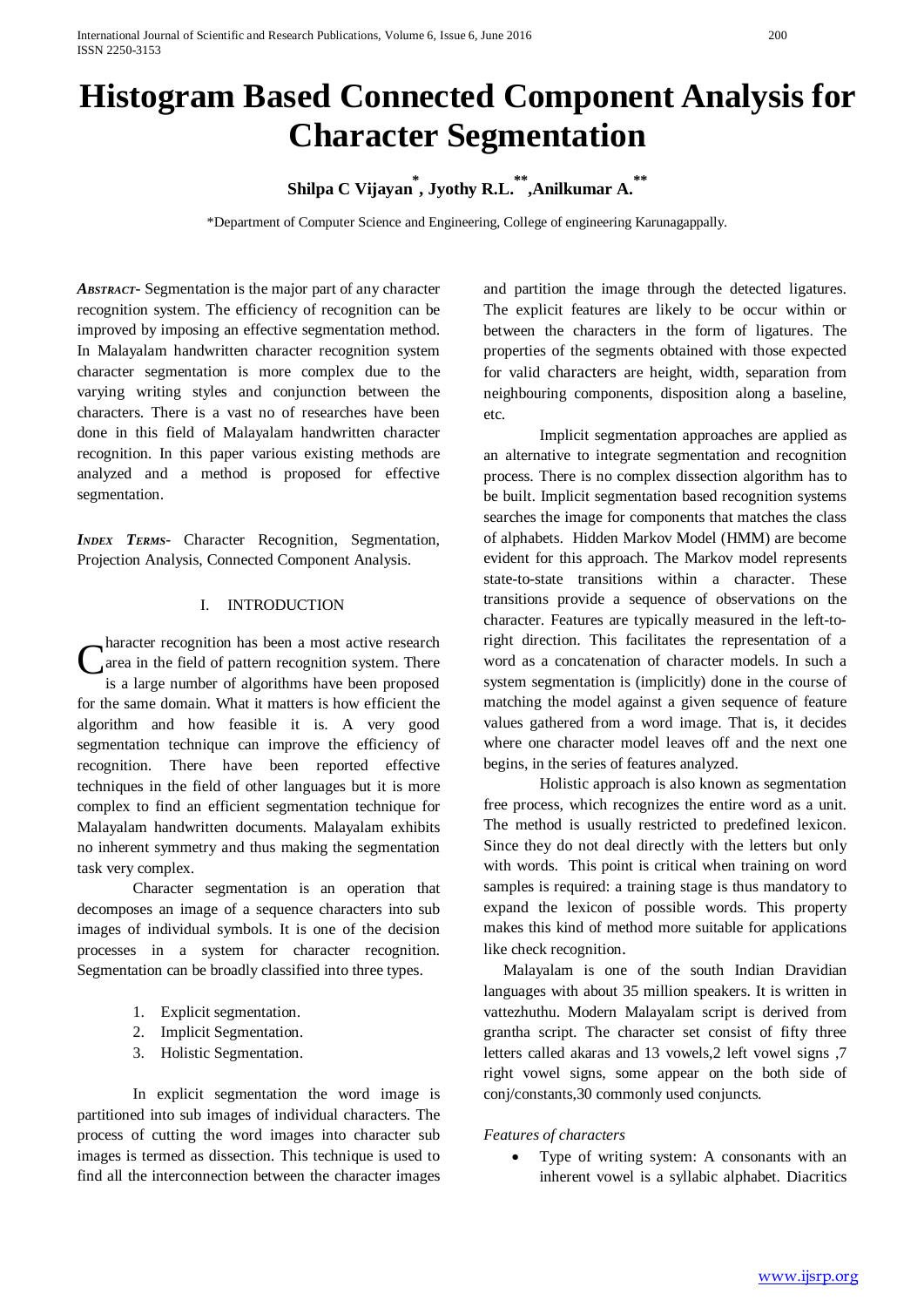can appear above, below, before or after a consonant which is used to change the inherent vowel.

- Vowels are written as independent letters appear at the beginning of a syllable.
- When certain consonants occur together, special conjunct symbols are used which combine the essential parts of each letter.

# II. RELATED WORKS

There is a lack of efficient segmentation technique for Malayalam characters. For finding an efficient segmentation technique here we come across between certain methods. Dissection means decomposing an image into sequence of sub images using general features. In this method of segmentation which consider the method of whitespace and pitch (the number of characters per unit of horizontal distance), projection analysis (consist of a simple running count of the black pixels in a certain column), connected component processing (in which bounding box analysis and splitting of connected components are performed).

The basic idea of connected component analysis with a simple recognition logic whose role is not to label characters but rather to detect which components are likely to be single, connected or broken characters. Splitting of an image classified as connected is then accomplished by finding characteristic landmarks of the image that are likely to be segmentation points, rejecting those that appear to be situated within a character, and implementing a suitable cutting path.

Projection histogram [6] counts the number of pixels in specified direction. This approach can applied in three directions of horizontal, vertical and diagonal. The histograms are computed by counting the number of foreground pixels. In horizontal histogram the pixels are counted in row wise. In vertical the counting is done column wise.

The bounding box analysis is a method of connected component labelling. In this by testing their adjacency relationship to perform merging, or their size and aspect ratios to trigger splitting mechanism, segmentation can be performed.

# III. PROPOSED WORK

Segmentation is an important part of any recognition system. The above methods alone will not provide an effective segmentation method for Malayalam characters. For an effective segmentation we can combine two methods (the connected components with profile method) can provide effective segmentation for Malayalam characters.

Algorithm

Step 1. Find the size of the image document [p, q].

Step 2. Calculate the column sum of pixel value, called Vertical Projection (VP) value for each column from 1 to q.

for i=1 to q  
VP (i) = 
$$
\sum_{j=1}^{p}
$$
 Image(j)

end

Step 3. If the number of column with VP value zero, first coming column with the non-zero VP value is chosen as the segmentation point. The first column with VP zero value is chosen as last segmentation point.

Step 4. Apply connected component analysis.

### IV. EXPWRIMENTAL RESULTS

Here in this paper the different dissection methods are implemented. The result of each method is shown below.



Fig 1. Result of connected component method.



Fig 2. Result of profile method.

From the result we came to the solution as the conjucted characters cannot be segmented efficiently. The proposed method is implemented and the result is shown in the fig 3.



Fig 3. Result of proposed method.

#### V. CONCLUSION

In this paper different dissection methods are implemented and based on the experiment none of the method alone can provide an efficient segmentation technique. The projection analysis combined with connected component analysis can provide efficient method for segmentation.

#### **REFERENCES**

- [1] Casey, Richard G., and Eric Lecolinet. "A survey of methods and strategies in character segmentation." Pattern Analysis and Machine Intelligence, IEEE Transactions on 18.7 (1996): 690-706.
- [2] Tyagi, Karishma, and Vedant Rastogi. "Implementation of Character Recognition using Hidden Markov Model." International Journal of Engineering Research and Technology. Vol. 3. No. 2 (February-2014). ESRSA Publications, 2014.